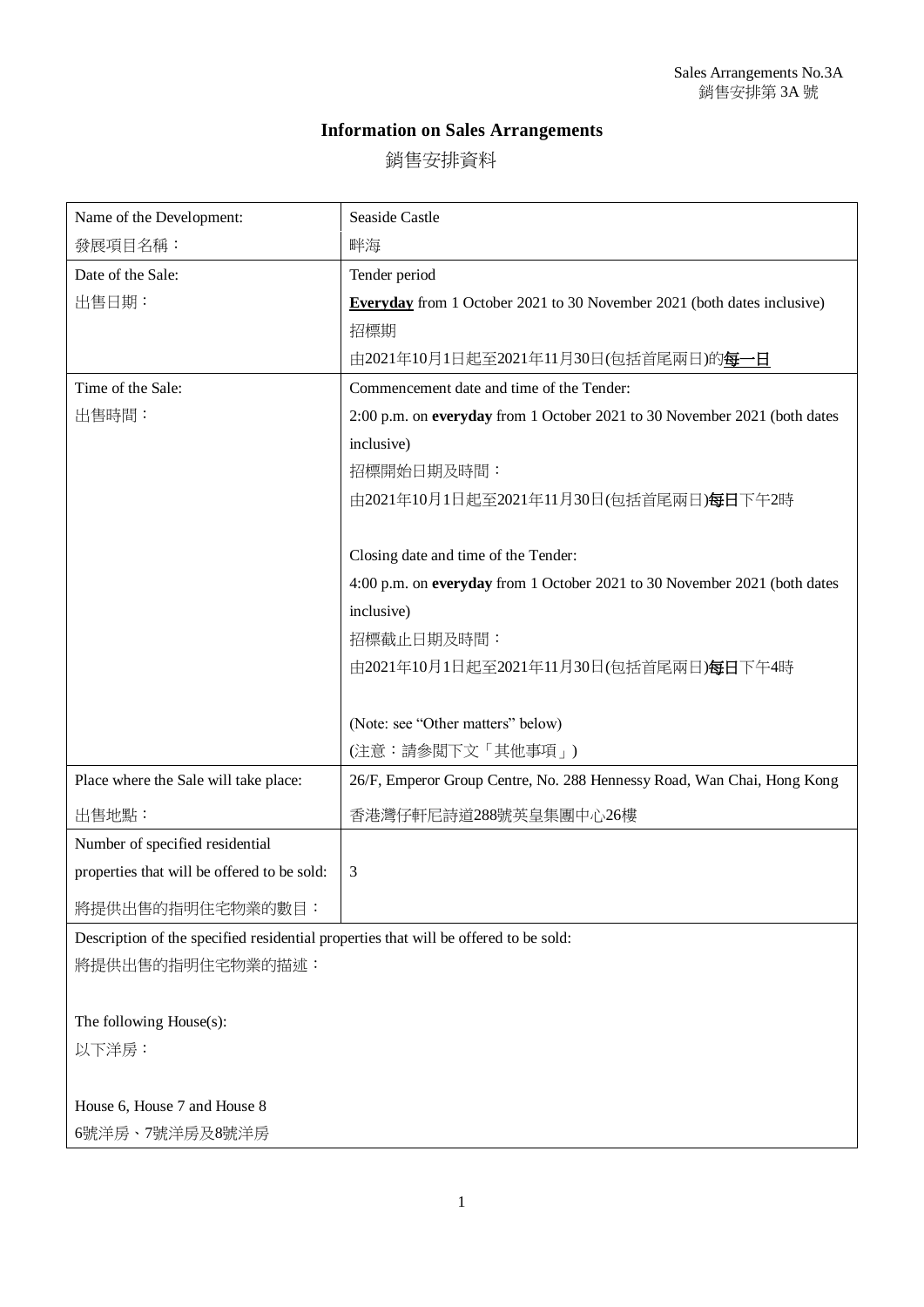The method to be used to determine the order of priority in which each of the persons interested in purchasing any of the specified residential properties may select the residential property that the person wishes to purchase: 將會使用何種方法,決定有意購買該等指明住宅物業的每名人士可揀選其意欲購買的住宅物業的優先次序:

## Sale by Tender

See details and particulars in the tender notice. From 1 October 2021 to 30 November 2021, the tender notice and other relevant tender documents will be made available for collection free of charge from Monday to Sunday between 11:00 a.m. to 3:00 p.m. daily at the following venue:-

2/F, Emperor Group Centre, No. 288 Hennessy Road, Wan Chai, Hong Kong

## 以招標方式出售

請參閱招標公告的細節和詳情。由2021年10月1日起至2021年11月30日,招標公告及其他相關招標文件可於星期一 至日每日上午11時至下午3時於以下地點免費領取:-

香港灣仔軒尼詩道288號英皇集團中心2樓

The method to be used, where 2 or more persons are interested in purchasing a particular specified residential property, to determine the order of priority in which each of those persons may proceed with the purchase:

在有兩人或多於兩人有意購買同一個指明住宅物業的情況下,將會使用何種方法決定每名該等人士可購買該物業的 優先次序:

Please refer to the tender notice and other relevant tender documents. 請參照招標公告及其他相關招標文件。

Other matters

其他事項

1. The Vendor does not undertake and is under no obligation to review, consider or accept the highest offer or any offer at all for the purchase of any specified residential property. The Vendor has the absolute right to withdraw from the sale of any specified residential property at any time before the acceptance of any offer. The Vendor has the absolute right to change the closing date and/or time of the tender in respect of all or any specified residential properties from time to time by amending and/or issuing (as the case may be) the Sales Arrangements. The Vendor has the absolute right to accept any offer at or before the closing time of the tender.

賣方並不承諾亦無責任閱覽、考慮或接受認購任何指明住宅物業最高出價之要約或任何要約。賣方有絕對權 利於接受任何要約前於任何時間撤回出售任何指明住宅物業。賣方有絕對權利透過修改及/或發出(視情況而 定)銷售安排不時更改全部或任何指明住宅物業的招標截止日期及/或時間。賣方有絕對權利於招標截止時間或 之前接受任何要約。

2. The specified residential properties are available for viewing by tenderers by prior appointment and showing of cashier order(s) in the amount as specified by the Vendor. Tenderers are invited and advised to view the specified residential properties before submission of tender offer.